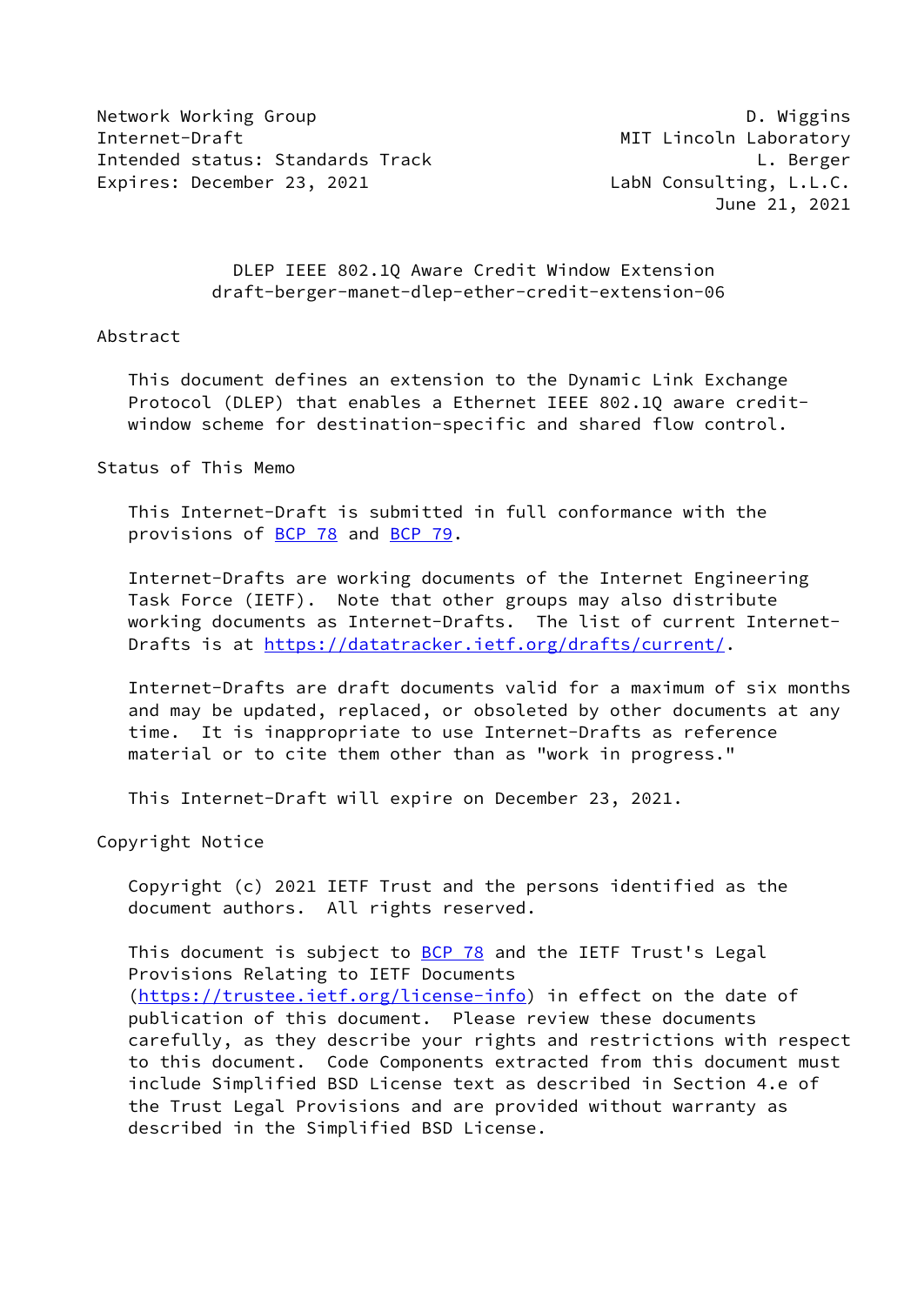<span id="page-1-1"></span>

| Internet-Draft |  | DLEP Ethernet Credit Extension | June 2021 |
|----------------|--|--------------------------------|-----------|
|                |  |                                |           |

### Table of Contents

| 2. Extension Usage and Identification $\cdots$ 3 |                 |
|--------------------------------------------------|-----------------|
| Management Considerations 3<br>3.                |                 |
| 4.                                               |                 |
|                                                  |                 |
|                                                  |                 |
|                                                  |                 |
| 6.1. Normative References 5                      |                 |
| 6.2. Informative References 5                    |                 |
|                                                  | 6               |
|                                                  | $6\overline{6}$ |

## <span id="page-1-0"></span>[1](#page-1-0). Introduction

The Dynamic Link Exchange Protocol (DLEP) is defined in [\[RFC8175](https://datatracker.ietf.org/doc/pdf/rfc8175)]. It provides the exchange of link related control information between DLEP peers. DLEP peers are comprised of a modem and a router. DLEP defines a base set of mechanisms as well as support for possible extensions. This document defines one such extension.

 The base DLEP specification does not include any flow control capability. There are various flow control techniques theoretically possible with DLEP. This document defines a DLEP extension which provides an Ethernet-based flow control mechanism for traffic sent from a router to a modem. Flow control is provided using one or more logical "Credit Windows", each of which will typically be supported by an associated virtual or physical queue. Traffic sent by a router will use traffic flow classification information provided by the modem to identify which traffic is associated with each credit window. Credit windows may be shared or dedicated on a per flow basis. See [\[I-D.ietf-manet-dlep-da-credit-extension](#page-5-3)] for a DiffServbased version of credit window flow control.

 This document uses the traffic classification and credit window control mechanisms defined in

[\[I-D.ietf-manet-dlep-traffic-classification\]](#page-4-5) and [\[I-D.ietf-manet-dlep-credit-flow-control](#page-4-6)] to provided credit window based flow control based on on DLEP destination and Ethernet VLANs and Priority Code Points. Ethernet Priority Code Point support is defined as part of the IEEE 802.1Q  $[IEEE.802.10 2014]$  tag format and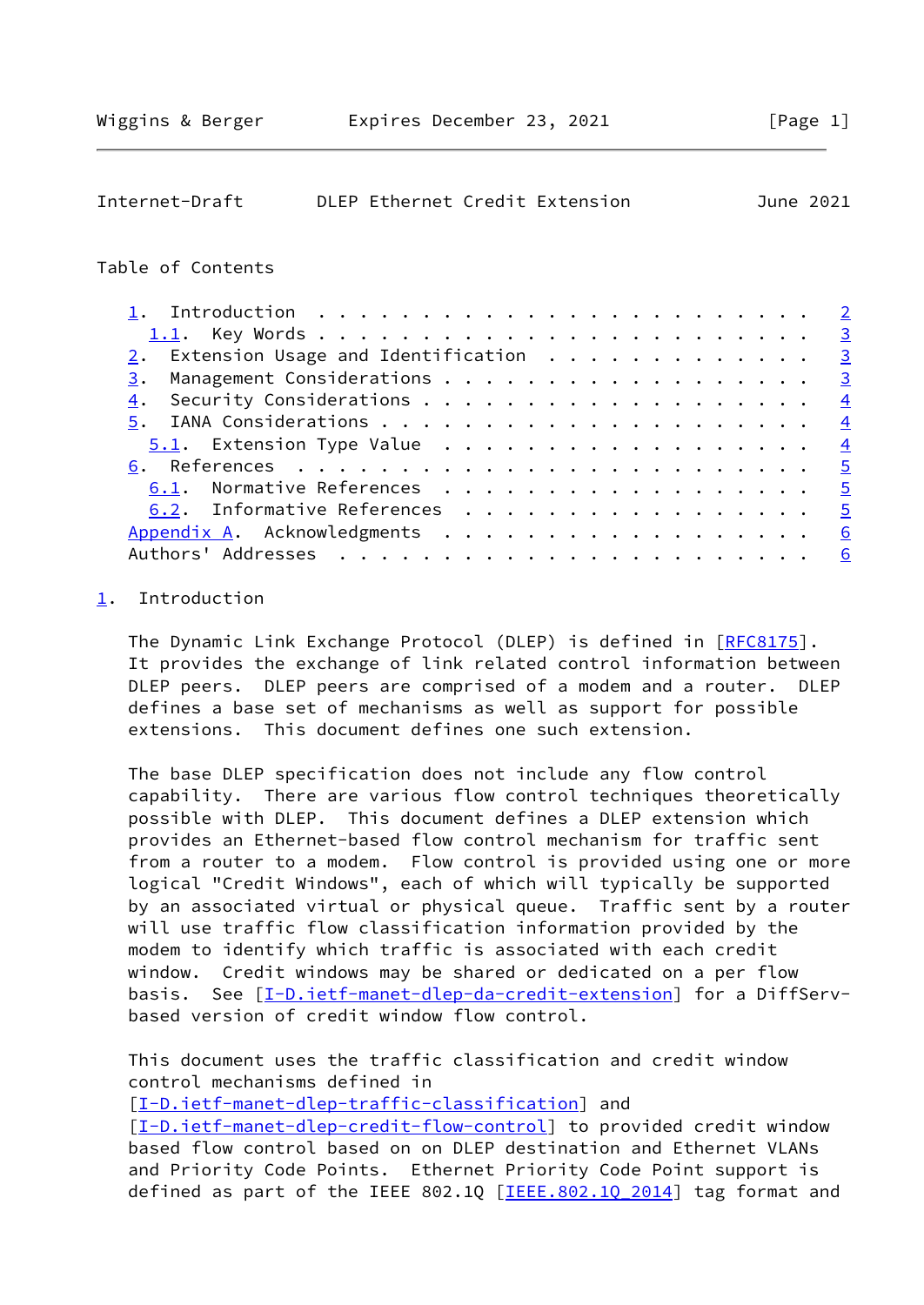includes a 3 bit "PCP" field. The tag format also includes a 12 bit VLAN identifier (VID) field. The defined mechanism allows for credit windows to be shared across traffic sent to multiple DLEP destinations VLANs, and PCPs, or used exclusively for traffic sent to

| Wiggins & Berger | Expires December 23, 2021 | [Page 2] |
|------------------|---------------------------|----------|
|                  |                           |          |

<span id="page-2-1"></span>Internet-Draft DLEP Ethernet Credit Extension June 2021

 a particular destination and/or VLAN and/or PCP. The extension also supports the "wildcard" matching of any PCP or VID.

 The extension defined in this document is referred to as "IEEE 802.1Q Aware Credit Window" or, more simply, the "Ethernet Credit" extension. The reader should be familiar with both the traffic classification and credit window control mechanisms defined in [\[I-D.ietf-manet-dlep-traffic-classification\]](#page-4-5) and [\[I-D.ietf-manet-dlep-credit-flow-control](#page-4-6)].

This document defines a new DLEP Extension Type Value in [Section 2](#page-2-2) which is used to indicate support for the extension.

#### <span id="page-2-0"></span>[1.1](#page-2-0). Key Words

 The key words "MUST", "MUST NOT", "REQUIRED", "SHALL", "SHALL NOT", "SHOULD", "SHOULD NOT", "RECOMMENDED", "NOT RECOMMENDED", "MAY", and "OPTIONAL" in this document are to be interpreted as described in [BCP](https://datatracker.ietf.org/doc/pdf/bcp14) [14](https://datatracker.ietf.org/doc/pdf/bcp14) [[RFC2119\]](https://datatracker.ietf.org/doc/pdf/rfc2119) [\[RFC8174](https://datatracker.ietf.org/doc/pdf/rfc8174)] when, and only when, they appear in all capitals, as shown here.

<span id="page-2-2"></span>[2](#page-2-2). Extension Usage and Identification

 The extension defined in this document is composed of the mechanisms and processing defined in

[\[I-D.ietf-manet-dlep-traffic-classification\]](#page-4-5) and

[\[I-D.ietf-manet-dlep-credit-flow-control](#page-4-6)]. To indicate that the IEEE 802.1Q Aware Credit Window Extension is to be used, an implementation MUST include the IEEE 802.1Q Aware Credit Window Type Value in the Extensions Supported Data Item. The Extensions Supported Data Item is sent and processed according to [[RFC8175\]](https://datatracker.ietf.org/doc/pdf/rfc8175). Any implementation that indicates use of the IEEE 802.1Q Aware Credit Window Extension MUST support all Messages, Data Items, the Ethernet Traffic Classification Sub Data Item, and all related processing defined in [\[I-D.ietf-manet-dlep-traffic-classification\]](#page-4-5) and [\[I-D.ietf-manet-dlep-credit-flow-control](#page-4-6)].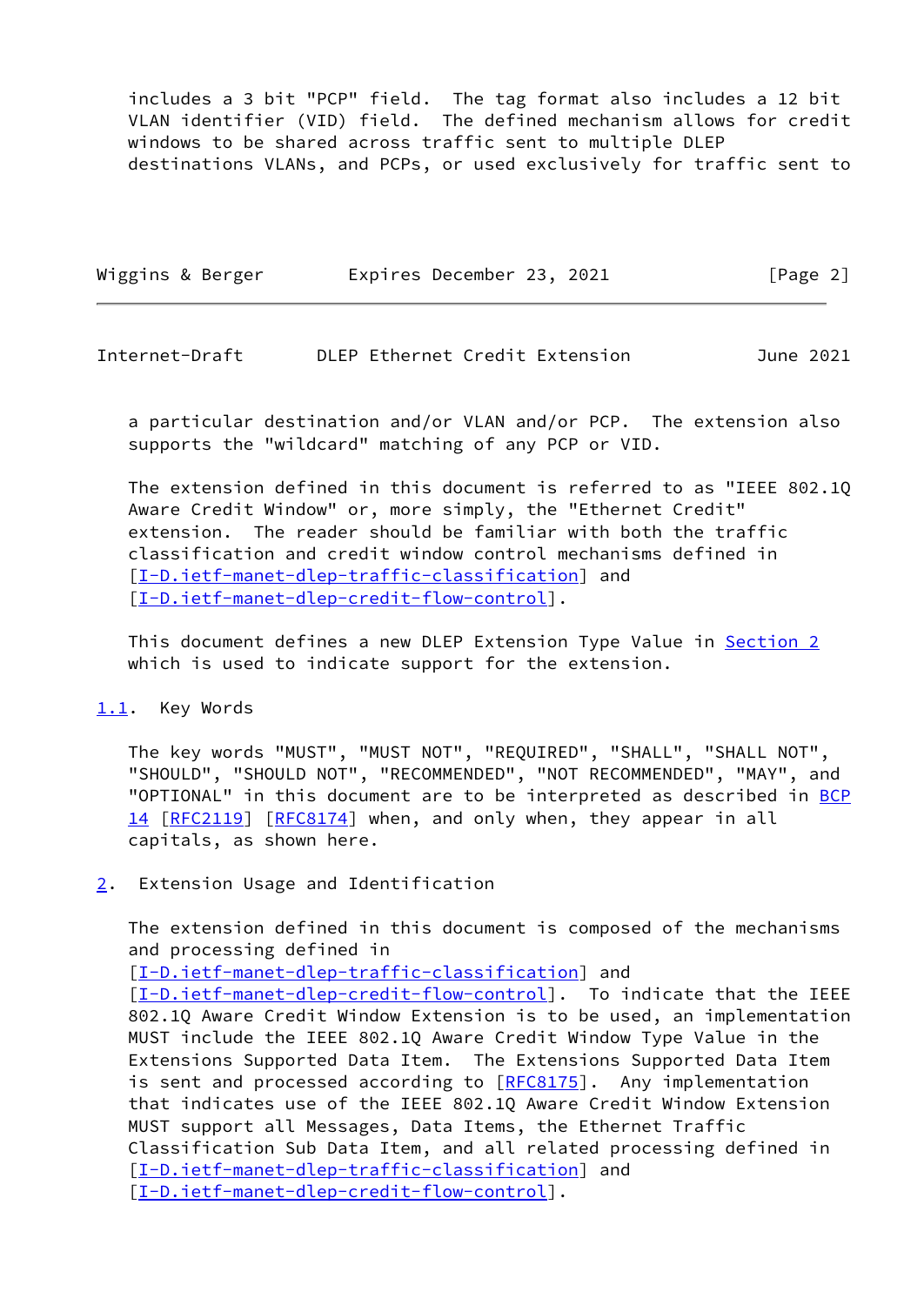The IEEE 802.1Q Aware Credit Window Extension Type Value is TBA1, see [Section 5](#page-4-0).

<span id="page-3-0"></span>[3](#page-3-0). Management Considerations

 This section provides several network management guidelines to implementations supporting the IEEE 802.1Q Aware Credit Window Extension.

 The use of the extension defined in this document SHOULD be configurable on both modems and routers.

| Wiggins & Berger | Expires December 23, 2021 |  | [Page 3] |
|------------------|---------------------------|--|----------|
|------------------|---------------------------|--|----------|

<span id="page-3-2"></span>Internet-Draft DLEP Ethernet Credit Extension June 2021

 Modems SHOULD support the configuration of PCP to credit window (queue) mapping.

 Modems MAY support the configuration of PCP to credit window (queue) mapping on a per VLAN basis. Note that VID value of zero (0) is used by [[I-D.ietf-manet-dlep-traffic-classification\]](#page-4-5) to indicate that VID is ignored and any VID value is used in traffic classification.

 When VLANs are supported by a modem without support from PCPs, the modem SHOULD support the configuration of VLAN to credit window (queue) mapping.

 Modems MAY support the configuration of the number of credit windows (queues) to advertise to a router.

 Routers may have limits on the number of queues that they can support and, perhaps, even limits in supported credit window combinations, e.g., if per destination queues can even be supported at all. When modem-provided credit window information exceeds the capabilities of a router, the router MAY use a subset of the provided credit windows. Alternatively, a router MAY reset the session and indicate that the extension is not supported. In either case, the mismatch of capabilities SHOULD be reported to the user via normal network management mechanisms, e.g., user interface or error logging.

<span id="page-3-1"></span>[4](#page-3-1). Security Considerations

 This document defines a DLEP extension that uses base DLEP mechanisms and the credit window control and flow mechanisms defined in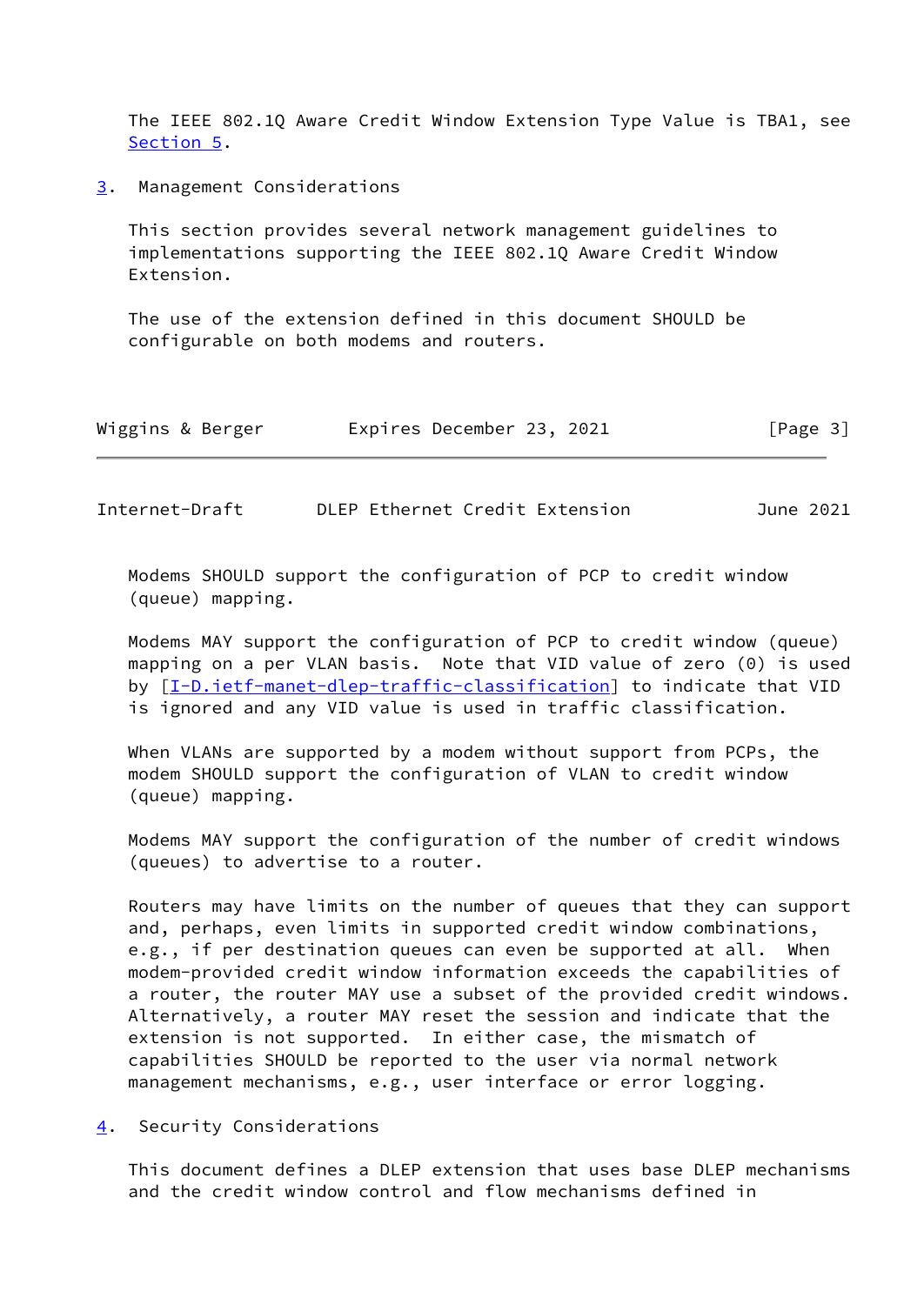[\[I-D.ietf-manet-dlep-traffic-classification\]](#page-4-5) and [\[I-D.ietf-manet-dlep-credit-flow-control](#page-4-6)]. The use of those mechanisms, and the introduction of a new extension, do not inherently introduce any additional vulnerabilities above those documented in [[RFC8175](https://datatracker.ietf.org/doc/pdf/rfc8175)]. The approach taken to Security in that document applies equally to the mechanism defined in this document.

<span id="page-4-0"></span>[5](#page-4-0). IANA Considerations

 This document requests one assignment by IANA. All assignments are to registries defined by [\[RFC8175](https://datatracker.ietf.org/doc/pdf/rfc8175)].

<span id="page-4-1"></span>[5.1](#page-4-1). Extension Type Value

 This document requests 1 new assignment to the DLEP Extensions Registry named "Extension Type Values" in the range with the "Specification Required" policy. The requested value is as follows:

| Wiggins & Berger | Expires December 23, 2021 | [Page 4] |
|------------------|---------------------------|----------|
|------------------|---------------------------|----------|

<span id="page-4-3"></span>

| Internet-Draft |  |  |  | DLEP Ethernet Credit Extension | June 2021 |  |
|----------------|--|--|--|--------------------------------|-----------|--|
|----------------|--|--|--|--------------------------------|-----------|--|

| Code   Description                     |  |
|----------------------------------------|--|
|                                        |  |
| TBA1   IEEE 802.1Q Aware Credit Window |  |

Table 1: Requested Extension Type Value

### <span id="page-4-2"></span>[6](#page-4-2). References

# <span id="page-4-4"></span>[6.1](#page-4-4). Normative References

<span id="page-4-6"></span>[I-D.ietf-manet-dlep-credit-flow-control]

 Cheng, B., Wiggins, D., Berger, L., and S. Ratliff, "DLEP Credit-Based Flow Control Messages and Data Items", [draft](https://datatracker.ietf.org/doc/pdf/draft-ietf-manet-dlep-credit-flow-control-07) [ietf-manet-dlep-credit-flow-control-07](https://datatracker.ietf.org/doc/pdf/draft-ietf-manet-dlep-credit-flow-control-07) (work in progress), December 2020.

<span id="page-4-5"></span> [I-D.ietf-manet-dlep-traffic-classification] Cheng, B., Wiggins, D., and L. Berger, "DLEP Traffic Classification Data Item", August 2018.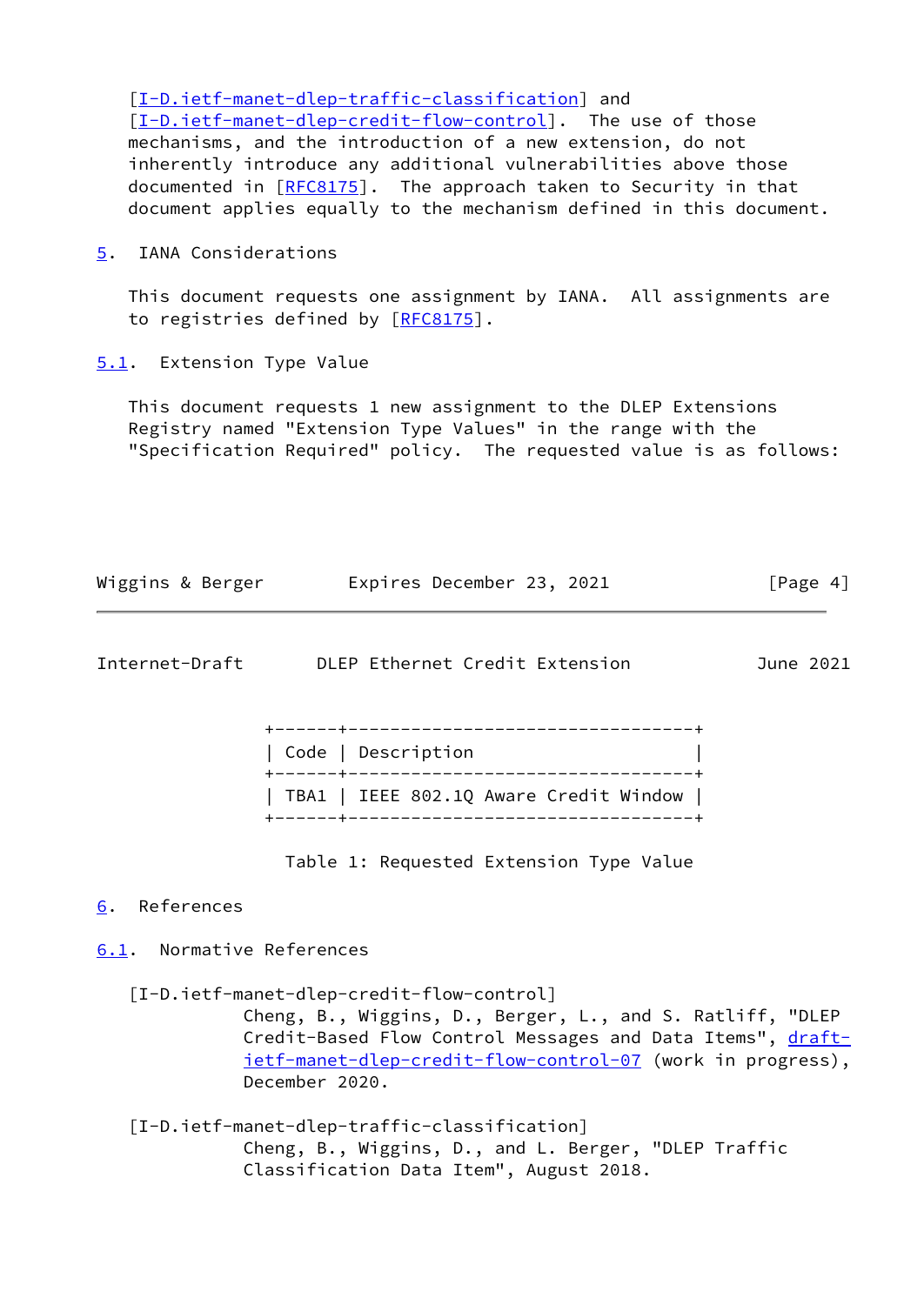<span id="page-5-4"></span>[IEEE.802.1Q\_2014]

 IEEE, "IEEE Standard for Local and metropolitan area networks--Bridges and Bridged Networks", IEEE 802.1Q-2014, DOI 10.1109/ieeestd.2014.6991462, December 2014, <[http://ieeexplore.ieee.org/servlet/](http://ieeexplore.ieee.org/servlet/opac?punumber=6991460) [opac?punumber=6991460>](http://ieeexplore.ieee.org/servlet/opac?punumber=6991460).

- [RFC2119] Bradner, S., "Key words for use in RFCs to Indicate Requirement Levels", [BCP 14](https://datatracker.ietf.org/doc/pdf/bcp14), [RFC 2119](https://datatracker.ietf.org/doc/pdf/rfc2119), DOI 10.17487/RFC2119, March 1997, <[https://www.rfc-editor.org/info/rfc2119>](https://www.rfc-editor.org/info/rfc2119).
- [RFC8174] Leiba, B., "Ambiguity of Uppercase vs Lowercase in [RFC](https://datatracker.ietf.org/doc/pdf/rfc2119) [2119](https://datatracker.ietf.org/doc/pdf/rfc2119) Key Words", [BCP 14](https://datatracker.ietf.org/doc/pdf/bcp14), [RFC 8174,](https://datatracker.ietf.org/doc/pdf/rfc8174) DOI 10.17487/RFC8174, May 2017, [<https://www.rfc-editor.org/info/rfc8174](https://www.rfc-editor.org/info/rfc8174)>.
- [RFC8175] Ratliff, S., Jury, S., Satterwhite, D., Taylor, R., and B. Berry, "Dynamic Link Exchange Protocol (DLEP)", [RFC 8175,](https://datatracker.ietf.org/doc/pdf/rfc8175) DOI 10.17487/RFC8175, June 2017, <[https://www.rfc-editor.org/info/rfc8175>](https://www.rfc-editor.org/info/rfc8175).
- <span id="page-5-0"></span>[6.2](#page-5-0). Informative References

| Wiggins & Berger | Expires December 23, 2021 |  | [Page 5] |
|------------------|---------------------------|--|----------|
|------------------|---------------------------|--|----------|

<span id="page-5-2"></span>Internet-Draft DLEP Ethernet Credit Extension June 2021

<span id="page-5-3"></span>[I-D.ietf-manet-dlep-da-credit-extension]

 Cheng, B., Wiggins, D., and L. Berger, "DLEP DiffServ Aware Credit Window Extension", [draft-ietf-manet-dlep-da](https://datatracker.ietf.org/doc/pdf/draft-ietf-manet-dlep-da-credit-extension-10) [credit-extension-10](https://datatracker.ietf.org/doc/pdf/draft-ietf-manet-dlep-da-credit-extension-10) (work in progress), December 2020.

<span id="page-5-1"></span>[Appendix A.](#page-5-1) Acknowledgments

 The document was motivated by discussions in the MANET working group. Many useful comments were received from contributors to the MANET working group.

Authors' Addresses

 David Wiggins MIT Lincoln Laboratory